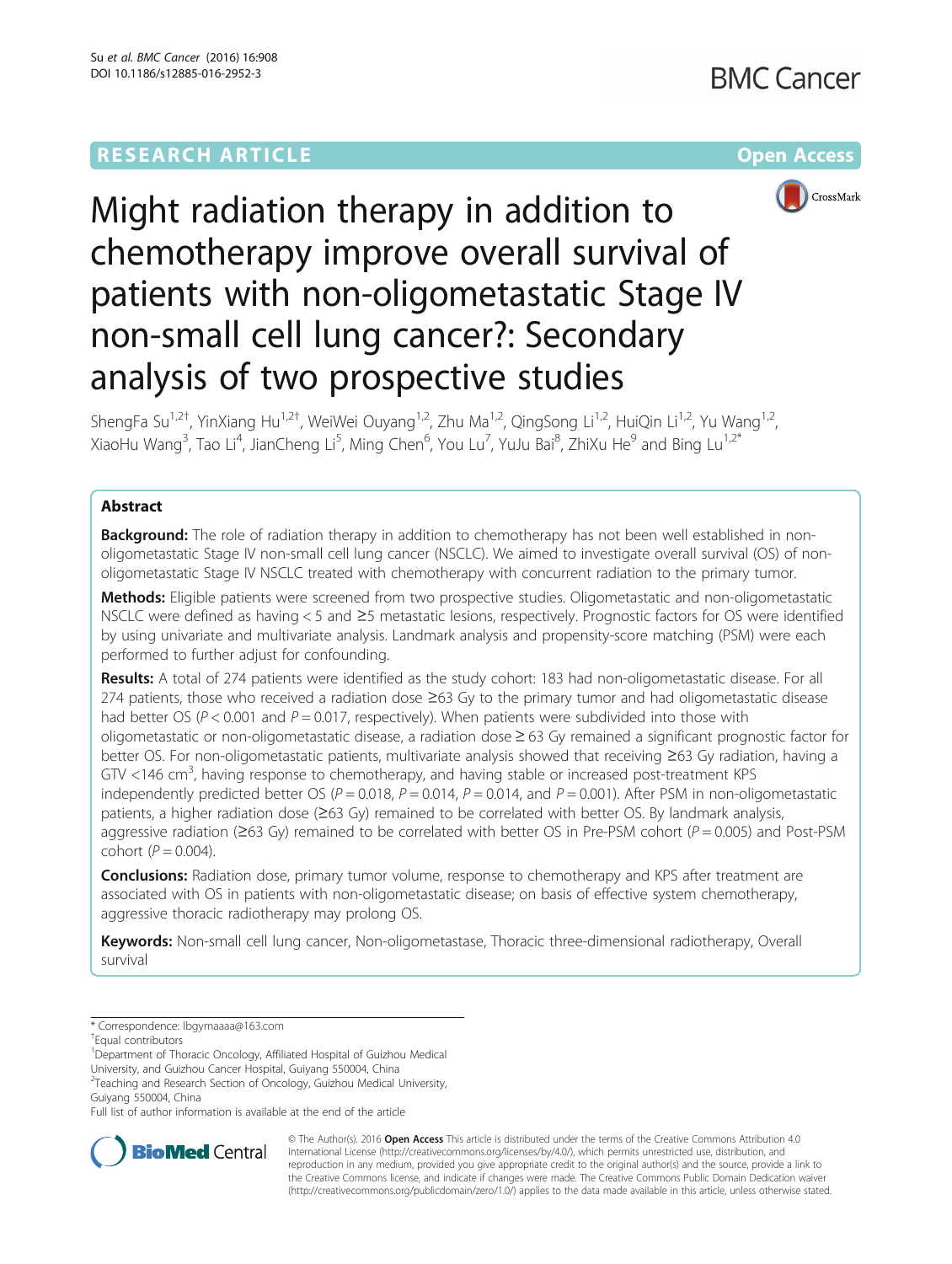# Background

Approximately 60% of patients who have been newly diagnosed with non-small cell lung cancer (NSCLC) have distant metastases [\[1](#page-8-0)]. The metastatic status of NSCLC are highly variable, which ranges from the presence of a single metastatic lesion to a single organ to multiple lesions in several organs. Hellman et al. [[2](#page-8-0)] proposed a notion is that of oligometastases in 1995, oligometastases is the state in which the patient shows distant metastase are limited in number and locations. In addition to oligometastases, there are many other patients who have extensive and widespread metastases, this metastatic state might be called "non-oligometastases".

In the era of two-dimensional radiotherapy (2D-RT), thoracic radiotherapy has long been used as a palliative care in metastatic NSCLC [\[3](#page-8-0)–[5](#page-8-0)]. Recent years, there is increasing evidence showed that patients presenting with oligometastatic NSCLC could benefit from aggressive thoracic radiotherapy beyond palliative irradiation [\[6](#page-8-0)–[12](#page-8-0)]. However, there was no consistent definition of oligometastases in these studies.

Although, the term of oligometastatic NSCLC has been used without a consistent definition. In recent years, the general opinion is that patients with 1-5 metastases is oligometastases [\[7](#page-8-0)–[9,](#page-8-0) [13\]](#page-9-0). In general consideration, pharmacotherapy was the main treatment modality, and, radiation to primary tumor not affect survival and should be only given to alleviate symptoms (hemoptysis, cough, pain, and others) in nonoligometastatic Stage IV NSCLC. Thus, research on the treatment modalities for non-oligometastatic NSCLC have mainly focused on pharmacotherapy over the years. Nearly 30% of patients may benefit from molecular targeted therapy [\[14, 15](#page-9-0)]. Thus, approximately 70% of patients require system chemotherapy. However, the efficacy of platinum-based combination chemotherapy may have reached a plateau over the past 10-15 years [\[16, 17](#page-9-0)].

Radiation to the primary tumor for oligometastatic NSCLC patients, who had <5 metastases, has produced favorable survival outcomes [[7](#page-8-0)–[10](#page-8-0), [13](#page-9-0)]. In the early years, published data have indicated that the combination of thoracic radiotherapy and chemotherapy improved the treatment outcomes for limited-stage small-cell lung cancer (SCLC) patients [[18](#page-9-0), [19](#page-9-0)]. Recently, a phase 3 randomized controlled trial showed thoracic radiotherapy also improves OS for patients with extensive-stage SCLC who have responded to chemotherapy [\[20](#page-9-0)]. The remained question is that whether or not thoracic radiation therapy in addition to chemotherapy is beneficial for overall survival in patients with nonoligometastatic NSCLC (who had ≥5 metastases), like extensive SCLC. Therefore, we collected clinical data from two prospective studies to analyze the survival outcomes of non-metastatic NSCLC patients who had undergone concurrent chemotherapy with threedimensional radiation therapy (3D-RT) to primary tumor and to determine prognostic factors in this population.

# Methods

# Patient selection

We selected patients presenting with metastaic NSCLC who were enrolled in two prospective studies from January 2003 and May 2012 [[11](#page-8-0), [12\]](#page-8-0). The selection criteria were as follows: (1) histologically or cytology confirmed NSCLC; (2) newly diagnosed stage IV disease (staged according to the 2002 system of the American Joint Committee on Cancer); (3) did not receive targeted therapy or immunotherapy during lifetime; (4) age 18-80 years; (5) a Karnofsky Performance Status (KPS) score ≥70%; (6) received at least two chemotherapy cycles and a thoracic radiation dose of at least 36 Gy in 1.8 to 2-Gy fractions; (7) using modern radiation technique (3-dimensional conformal radiation therapy [3DCRT] or intensity modulated radiation therapy [IMRT]) and (8) had complete medical records ( include sex, age, KPS score, tumor histology, N stage, T stage, metastatic status at diagnosis, radiation therapy to primary tumor, treatment response, and having survival outcomes [dead or alive]). This study was reviewed by the ethical review boards in China (Ethics Committee of Guizhou Cancer Hospital, GuiYang, China), and the informed consent was obtained from all patients.

# Definition of oligometastatic and non-oligometastatic disease

The definition of oligometastatic and non-oligometastatic disease in NSCLC varies across studies, which ranges from the presence of a single metastatic lesion to a single organ in some studies to multiple lesions in several organs in others [\[6](#page-8-0), [7, 9](#page-8-0), [11](#page-8-0), [21, 22\]](#page-9-0). In our current study, we defined oligometastatic and non-oligometastatic NSCLC according to the number of metastatic lesions; namely that < 5 metastatic lesions was defined as oligometastatic NSCLC, and ≥5 metastatic lesions was defined as non- oligometastatic NSCLC.

# Pretreatment evaluations

All patients underwent fiberoptic bronchoscopy and contrast-enhanced computed tomography (CT) of the chest to evaluate the extent of the primary tumor and regional lymph node status. All patients also underwent bone scintigraphy, contrast-enhanced CT of the abdominal region, and magnetic resonance imaging (MRI) of the brain to detect distant metastases. Positive findings on positron emission tomography (PET) /CT or bone scintigraphy required other additional radiologic confirmation (e.g., MRI or CT of bone). Pretreatment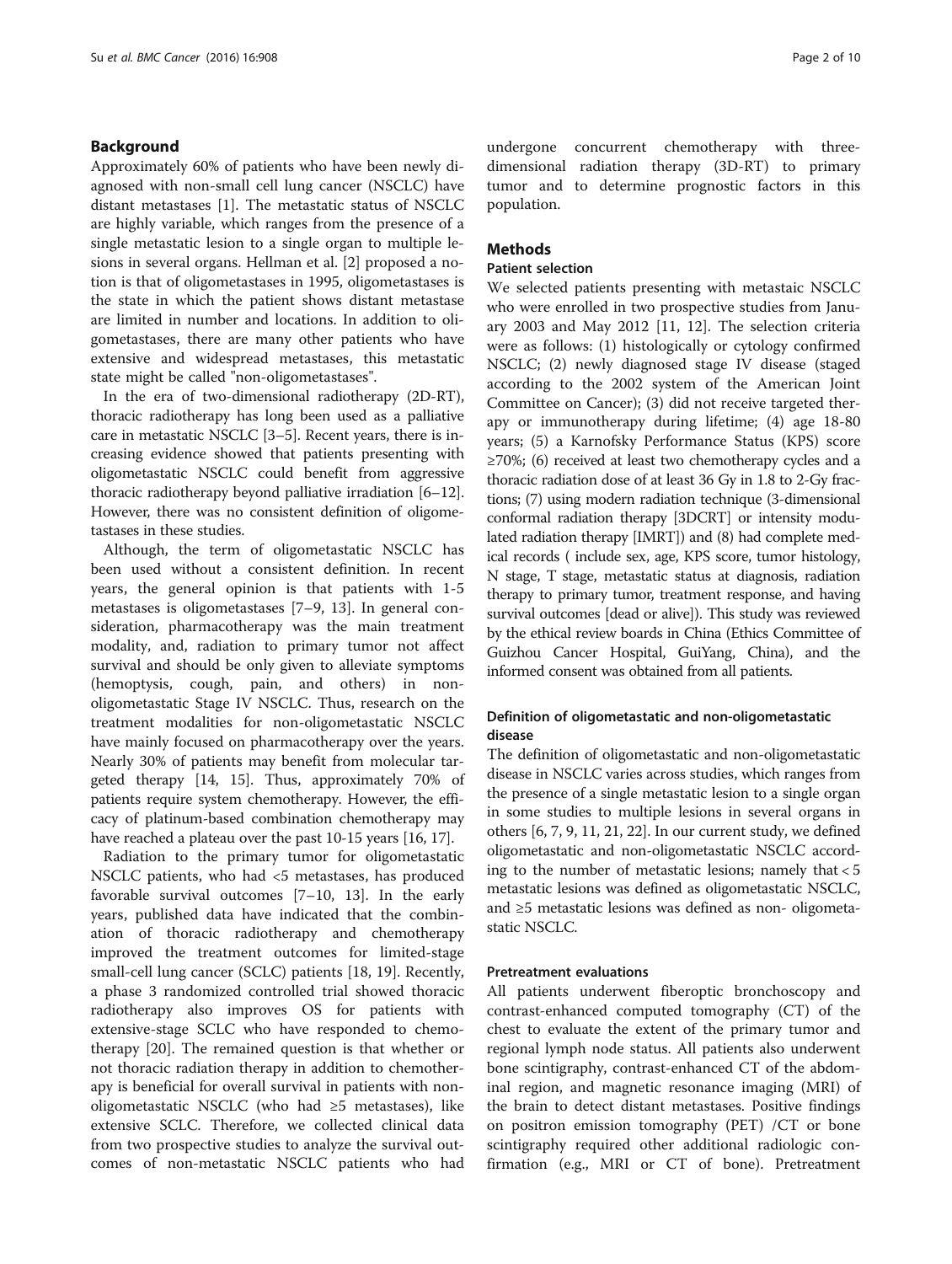<span id="page-2-0"></span>evaluations were to be completed within 2 weeks before treatment was begun.

#### Treatment methods

# Radiotherapy

All select patients received thoracic radiation dose of at least 36 Gy in 1.8-2-Gy fractions. Radiation to primary tumor was implemented by modern techniques (3D-CRT or IMRT). Radiation therapy was given concurrently with the chemotherapy, beginning within 1 week after beginning the first course of chemotherapy. Details of the radiation therapy protocol have been reported previously [\[11](#page-8-0), [12](#page-8-0)].

### **Chemotherapy**

Platinum-based doublet chemotherapy (cisplatin in combination with docetaxel, paclitaxel, pemetrexed, or vinorelbine), given every 21-28 days concurrent with thoracic radiation therapy, was the first-line therapy for all patients. No induction chemotherapy was given prior to radiation. After thoracic radiotherapy was completed, patients demonstrating response or stable disease continued chemotherapy for a total of 4-6 cycles. No maintenance therapy was given.

#### Evaluation of treatment response

The treatment responses of tumors, including complete response (CR), partial response (PR), stable disease (SD), and progressive disease (PD), were evaluated according to the Response Evaluation Criteria in Solid Tumors system [[23\]](#page-9-0). To evaluate treatment response of radiotherapy: CR or PR was evaluated as having response, whereas SD or PD as no response. However, to evaluate

treatment response of chemotherapy: no change in size or shrinkage in any size of target lesions was evaluated as having response to chemotherapy, whereas increasing in any size of target lesions as no response.

### Statistical analyses

The endpoints of this study was to evaluate overall survival (OS). The OS time was measured from the starting date of treatment. Statistical tests were done with Stata, version 11.2 software. The Kaplan-Meier method was used to calculate the OS, and the curves were compared with log–rank tests. Multivariate Cox regression analysis was used to identify the independent predictors of OS. All significant factors in univariate analysis were further tested in the multivariate analysis. Propensity-score matching (PSM) and landmark analysis requiring a minimum of 8 months OS were each performed in sensitivity studies to further adjust for confounding. All statistical tests were two-sided, and  $P$  values < 0.05 were considered to indicate statistical significance.

# Results

## Overall treatment outcomes

Totally, 274 eligible patients were included in this study, 91 patients had oligometastatic disease and 183 had non-oligometastatic disease. The follow-up period ranged from 2.0 to 64.0 months; at the time of last follow-up, 15 patients were still alive, and the median survival time for those patients was 40.0 months (range, 12.0–64.0 months). The median OS time for all patients was 13.0 months (95% CI 11.9–14.1), and the OS rates were 50.7% at 1 year, 15.8% at 2 years, and 9.1% at 3 years. OS rates for patients who had received ≥63 Gy

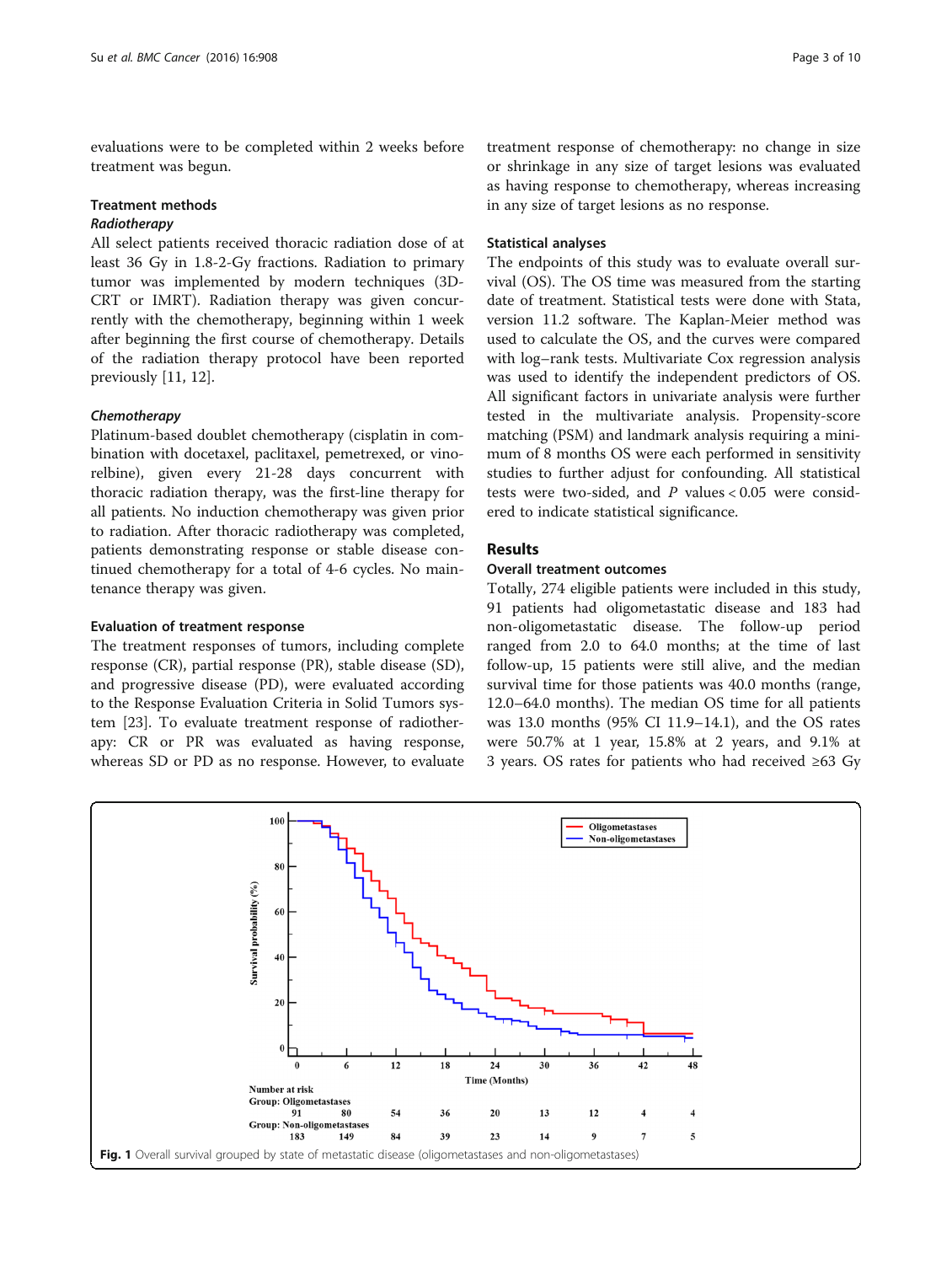<span id="page-3-0"></span>thoracic radiation therapy were 55.3% at 1 year, 22.7% at 2 years, and 17.0% at 3 years; corresponding rates for those who received <63 Gy were 46.5%, 9.3%, and  $2.5\%(\chi^2 = 15.638, P < 0.001).$ 

Comparison of OS in patients with oligometastatic disease versus those with non- oligometastatic disease, patients with oligometastatic disease had a better OS. The median survival time (MST) for these two groups were 14.0 months (95% CI, 11.25 – 16.75) and 12.0 months (95% CI, 10.59 – 13.41); the 1-, 2-, and 3-year OS rates were 59.3%, 22.0%, and 15.2% versus 46.4%, 12.7%, and 6.0% ( $\chi^2$  = 5.741, *P* = 0.017), (Fig. [1\)](#page-2-0). When the whole group was subdivided into those with oligometastases  $(x^2 = 6.150, P = 0.013)$  or non-oligometastases  $(x^2 = 1.150, P = 0.013)$ 8.257,  $P = 0.004$ ), thoracic radiation dose ≥63 Gy remained a prognostic factor for better overall survival.

Survival analysis of non-oligometastatic Stage IV patients Seventy-eight patients had metastasis in only one organ: 28 in the bone, 21 in the lung, 23 in the brain, and 6 in other locations. One hundred and five patients had metastasis in two or three organs, the most common site of metastatic disease at diagnosis was the bone (70 of 105 patients), 57 patients had lung metastasis, 51 had

Table 1 Characteristics of the non-oligometastatic patient cohort before and after PSM

| Variable                      | Pre-PSM Cohort |              |           | Post-PSM Cohort |                |           |  |
|-------------------------------|----------------|--------------|-----------|-----------------|----------------|-----------|--|
|                               | $<$ 63 Gy      | $\geq 63$ Gy | $P$ value | $<$ 63 Gy       | $\geq 63$ Gy   | $P$ value |  |
| Total                         | 93             | 90           |           | 59              | 59             |           |  |
| Gender                        |                |              |           |                 |                |           |  |
| Male                          | 66             | 59           | 0.431     | 47              | 38             | 0.065     |  |
| Female                        | 27             | 31           |           | 12              | 21             |           |  |
| Age (years)                   |                |              |           |                 |                |           |  |
| <60 years                     | 52             | 48           | 0.726     | 31              | 27             | 0.461     |  |
| $\geq$ 60 years               | 41             | 42           |           | 28              | 32             |           |  |
| KPS Score                     |                |              |           |                 |                |           |  |
| $\leq\!\!80$                  | 58             | 52           |           | 32              | 32             |           |  |
| $>\!\!80$                     | 35             | 38           | 0.526     | $27\,$          | $27\,$         | 1.000     |  |
| Pathological type             |                |              |           |                 |                |           |  |
| Squamous carcinoma            | 35             | 24           | 0.048     | 24              | $20\,$         | 0.651     |  |
| adenocarcinoma                | 47             | 61           |           | 30              | 35             |           |  |
| Other                         | $11$           | 5            |           | 5               | $\overline{4}$ |           |  |
| T status                      |                |              |           |                 |                |           |  |
| $T_{1-2}$                     | 33             | 36           | 0.529     | 19              | 22             | 0.562     |  |
| $T_{3-4}$                     | 60             | 54           |           | 40              | 37             |           |  |
| N status                      |                |              |           |                 |                |           |  |
| $N_{0-1}$                     | $11\,$         | 14           | 0.463     | 5               | 12             | 0.066     |  |
| $N_{2-3}$                     | 82             | 76           |           | 54              | 47             |           |  |
| Response to chemotherapy      |                |              |           |                 |                |           |  |
| Yes                           | 64             | 68           |           | 43              | 43             | 1.000     |  |
| $\rm No$                      | 29             | 22           | 0.309     | 16              | 16             |           |  |
| No. of chemotherapy cycles    |                |              |           |                 |                |           |  |
| $\leq 4$                      | 63             | 32           | < 0.001   | 30              | $30\,$         | 1.000     |  |
| $\geq 4$                      | 30             | 58           |           | 29              | 29             |           |  |
| GTV volume (cm <sup>3</sup> ) |                |              |           |                 |                |           |  |
| < 146                         | 44             | 40           | 0.697     | 23              | 23             | 1.000     |  |
| $\geq$ 146                    | 49             | 50           |           | 36              | 36             |           |  |
| Metastasis status             |                |              |           |                 |                |           |  |
| Single organ                  | 37             | 41           | 0.430     | 23              | 27             | 0.456     |  |
| 2 to 3 organs                 | 56             | 49           |           | 36              | 32             |           |  |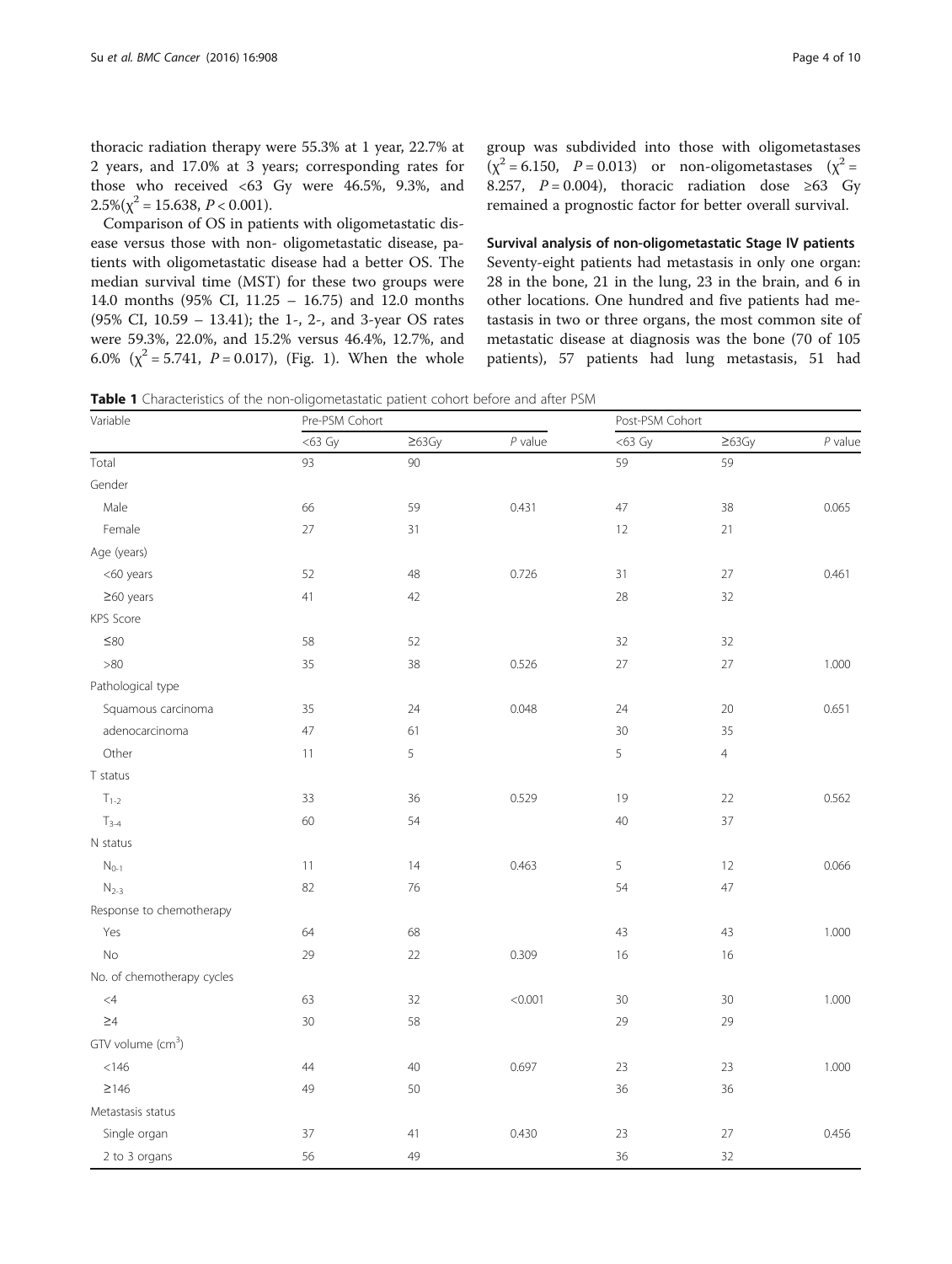metastasis in brain, 16 had metastasis in adrenal, 12 patients had metastasis in distant lymph nodes, six had subcutaneous nodules, and 12 in other locations. Clinical characteristics of non- oligometastatic NSCLC patients are listed in Table [1](#page-3-0).

At the time of analysis, 41 of 183 non-oligometastatic Stage IV patients died of unknown causes. The cause of death of the remaining142 patients were as follows: most patients died with distant metastasis, only 9 of 142 (6.3%) patients died with primary recurrence alone, 95 (67.0%) patients died with distant metastasis, 13 (9.2%) patients died with distant metastasis and primary recurrence, 12 (8.4%) patients died of other medical disease, 3 (2.1%) patients died with treatment complication, and 10 (7.0%) patients was alive. Univariate analysis showed that radiation dose to the primary tumor (Fig. 2), primary tumor volume, post-treatment KPS score, the number of chemotherapy cycles, and having a treatment response to chemotherapy were significantly associated with OS (Table [2\)](#page-5-0). Multivariate analysis showed that radiation dose, primary tumor volume, post-treatment KPS score, and the treatment response to chemotherapy were significantly associated with OS, as shown in Table [3.](#page-6-0)

In subgroup analyses, we observed that radiation dose also interacted with treatment response to chemotherapy and primary tumor volume in terms of influencing OS. Total1y, 72.1% (132/183) patients were confirmed to have responded to chemotherapy, and 27.9% (51/183) patients have no response to chemotherapy. Among patients who had a response to chemotherapy, patients who received ≥63 Gy to the primary tumor had a better OS than those received < 63 Gy ( $\chi^2$  = 4.419, P = 0.036); patients who had no response to chemotherapy,

radiation doses was not correlated with OS ( $\chi^2$  = 1.947,  $P = 0.163$ ), Fig [3.](#page-6-0) Patients with GTV <146 cm<sup>3</sup>, radiation dose to primary tumor was not associated with OS ( $\chi^2$  = 1.248,  $P = 0.264$ ); among patients with GTV ≥146 cm<sup>3</sup>, a higher radiation dose (≥63 Gy) remained beneficial for

# Propensity score analysis of the impact of radiation dose on OS in non-oligometastatic Stage IV patients

OS ( $\chi^2$  = 7.897, P = 0.005), Fig [4.](#page-7-0)

The patient selection factors used to estimate the propensity score were KPS scores, GTV volume, number of chemotherapy cycles and response to chemotherapy. Table [1](#page-3-0) summarizes the non-oligometastatic patient characteristics before and after PSM. Before PSM, there were significant differences in pathological type and the number of chemotherapy cycles between the groups that received <  $63$  Gy and  $\geq 63$  Gy. After PSM, all clinical characteristic were balanced between the two radiation arms. The 1:1 propensity score–matched cohort consisted of 118 patients with non-oligometastatic disease.

In the post-PSM cohort, radiation dose to the primary tumor, having a treatment response to chemotherapy, and post-treatment KPS score a1so remained to be associated with OS, and the number of chemotherapy cycles had a trend for better OS by univariate analysis (Table [2](#page-5-0)). On multivariate analysis, these factors retained significance with regard to OS, as shown in Table [3.](#page-6-0) On landmark analysis for patients surviving at least 8 months, patients who received  $\geq 63$  Gy to primary tumor retained significance with better OS in Pre-PSM cohort  $(\chi^2 = 7.953, P = 0.005)$  and post-PSM cohort ( $\chi^2$  = 8.157, *P* = 0.004).

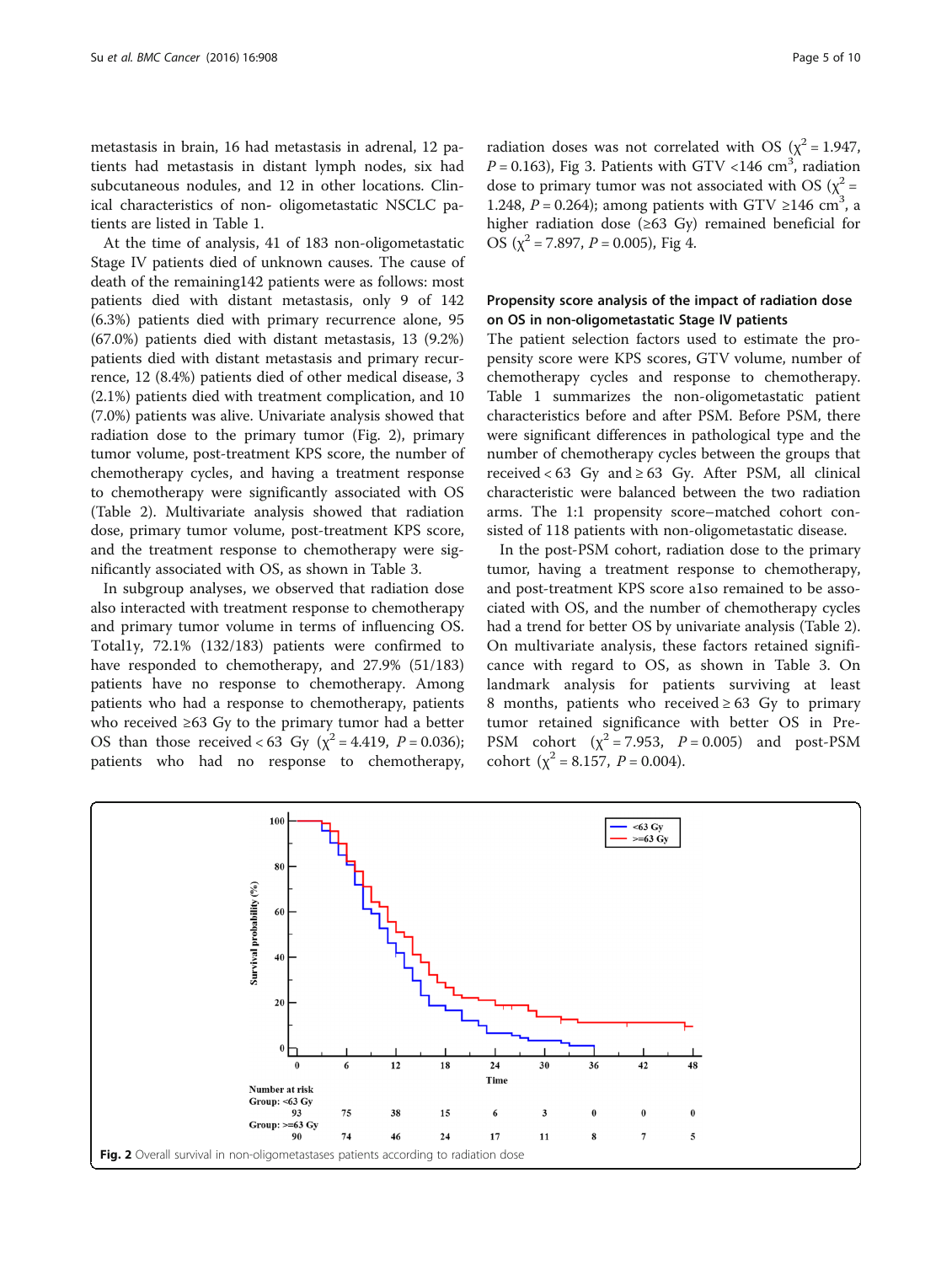| Variable                            |     | Pre-PSM Cohort |         |        |                  |     | Post-PSM Cohort |         |         |                 |  |
|-------------------------------------|-----|----------------|---------|--------|------------------|-----|-----------------|---------|---------|-----------------|--|
|                                     | No  | $1-yr$         | $2-yr$  | $3-yr$ | Statistic value  | No  | 1-yr            | $2-yr$  | $3-yr$  | Statistic value |  |
| Gender                              |     |                |         |        |                  |     |                 |         |         |                 |  |
| Male                                | 125 | 41.6           | 12.8    | 4.3    | $x^2 = 1.804$    | 85  | 36.5            | 11.8    | 3.5     | $x^2 = 2.153$   |  |
| Female                              | 58  | 56.9           | 12.4    | 7.8    | $P = 0.179$      | 33  | 7.6             | 12.1    | 6.1     | $P = 0.142$     |  |
| Age (years)                         |     |                |         |        |                  |     |                 |         |         |                 |  |
| <60                                 | 100 | 48.0           | 11.0    | 3.7    | $x^2 = 0.009$    | 58  | 44.8            | 12.1    | 4.0     | $x^2 = 0.295$   |  |
| $\geq 60$                           | 83  | 44.6           | 14.9    | 7.4    | $P = 0.926$      | 60  | 40.0            | 11.7    | 6.7     | $P = 0.587$     |  |
| Tumor histology                     |     |                |         |        |                  |     |                 |         |         |                 |  |
| Adenocarcinoma                      | 108 | 52.8           | 14.1    | 6.4    | $x^2 = 2.777$    | 65  | 41.5            | 12.3    | 6.6     | $x^2 = 0.443$   |  |
| Squamous carcinoma                  | 59  | 37.3           | 10.2    | 5.1    | $P = 0.250$      | 44  | 40.9            | 9.1     | 4.5     | $P = 0.801$     |  |
| others                              | 16  | 37.5           | 12.5    | 0.0    |                  | 9   | 55.6            | 11.1    | 0.0     |                 |  |
| Pre-treatment KPS                   |     |                |         |        |                  |     |                 |         |         |                 |  |
| 70-80                               | 110 | 49.1           | 12.0    | 5.6    | $\chi^2$ = 0.255 | 64  | 43.8            | 7.8     | 4.7     | $x^2 = 0.001$   |  |
| >80                                 | 73  | 42.5           | 13.7    | 4.3    | $P = 0.614$      | 54  | 40.7            | 16.7    | 5.2     | $P = 0.976$     |  |
| T stage                             |     |                |         |        |                  |     |                 |         |         |                 |  |
| $T1-2$                              | 69  | 50.7           | 11.9    | 5.0    | $x^2$ = 0.018    | 41  | 39.0            | 9.8     | 4.9     | $x^2 = 0.862$   |  |
| $T3-4$                              | 114 | 43.9           | 13.2    | 4.8    | $P = 0.914$      | 77  | 44.2            | 13.0    | 5.4     | $P = 0.353$     |  |
| N stage                             |     |                |         |        |                  |     |                 |         |         |                 |  |
| $NO-1$                              | 25  | 68.0           | 21.3    | 11.3   | $\chi^2$ = 3.696 | 17  | 64.7            | 17.6    | 17.6    | $x^2 = 3.242$   |  |
| $N2-3$                              | 158 | 43.0           | 11.4    | 4.5    | $P = 0.055$      | 101 | 38.6            | 10.9    | 3.6     | $P = 0.072$     |  |
| Gross tumor volume, cm <sup>3</sup> |     |                |         |        |                  |     |                 |         |         |                 |  |
| < 146                               | 90  | 59.2           | 17.5    | 6.7    | $x^2 = 7.319$    | 46  | 50.0            | 10.9    | 4.3     | $x^2 = 0.618$   |  |
| $\geq$ 146                          | 93  | 37.6           | 9.7     | 4.2    | $P = 0.007$      | 72  | 37.5            | 12.5    | 6.2     | $P = 0.432$     |  |
| Post-treatment KPS                  |     |                |         |        |                  |     |                 |         |         |                 |  |
| Increased or stable                 | 151 | 52.3           | 14.8    | 5.9    | $x^2 = 15.807$   | 95  | 47.4            | 13.7    | 5.7     | $x^2$ = 6.011   |  |
| Decreased                           | 32  | 18.8           | 3.1     | 3.1    | $P = 0.000$      | 23  | 21.7            | 4.3     | 4.3     | $P = 0.014$     |  |
| Radiation dose, Gy                  |     |                |         |        |                  |     |                 |         |         |                 |  |
| $\geq 63$                           | 90  | 51.1           | 21.1    | 11.2   | $\chi^2$ = 8.257 | 59  | 47.5            | 20.3    | 10.8    | $x^2$ = 7.013   |  |
| <63                                 | 93  | 41.9           | 6.6     | 0.0    | $P = 0.004$      | 59  | 37.3            | 3.4     | $\circ$ | $P = 0.008$     |  |
| Chemotherapy cycles                 |     |                |         |        |                  |     |                 |         |         |                 |  |
| $\leq 4$                            | 95  | 37.9           | 8.7     | 2.5    | $x^2 = 5.334$    | 60  | 31.7            | 6.7     | 4.4     | $x^2 = 3.775$   |  |
| $\geq 4$                            | 88  | 55.7           | $1.7\,$ | 8.3    | $P = 0.021$      | 58  | 53.4            | 17.2    | 6.5     | $P = 0.052$     |  |
| Metastasis status                   |     |                |         |        |                  |     |                 |         |         |                 |  |
| Single organ                        | 78  | 46.2           | 16.7    | 8.3    | $x^2 = 1.622$    | 50  | 46.0            | 18.0    | $8.0\,$ | $x^2 = 2.739$   |  |
| 2 to 3 organs                       | 105 | 46.7           | 9.7     | 2.9    | $P = 0.203$      | 68  | 39.7            | 7.4     | 3.7     | $P = 0.098$     |  |
| Response to chemotherapy            |     |                |         |        |                  |     |                 |         |         |                 |  |
| No                                  | 51  | 25.5           | $7.8\,$ | 3.9    | $x^2 = 10.428$   | 32  | 21.9            | $6.2\,$ | 3.1     | $x^2$ = 6.230   |  |
| Yes                                 | 132 | 54.5           | 14.6    | 5.9    | $P = 0.001$      | 86  | 50.0            | 14.0    | 6.1     | $P = 0.013$     |  |

<span id="page-5-0"></span>Table 2 Univariate analysis for OS in non-oligometastatic patients

### Survival analysis of oligometastatic Stage IV patients

Among 91 oligometastatic Stage IV patients: most patients died with distant metastasis, only 11 (12.1%) patients died with primary recurrence alone, 43 (47.3%) patients died with distant metastasis, 15 (16.5%) patients died with distant metastasis and primary recurrence, 5 (5.5%) patients died of other medical disease, 12 (13.2%) died of unknown causes, and 5 (5.5%) patients was alive.

Univariate analysis showed that radiation dose to the primary tumor  $(\chi^2 = 6.150, P = 0.013)$ , primary tumor volume ( $\chi^2$  = 5.433, P = 0.020), post-treatment KPS score  $(\chi^2 = 4.730, P = 0.030)$ , the number of chemotherapy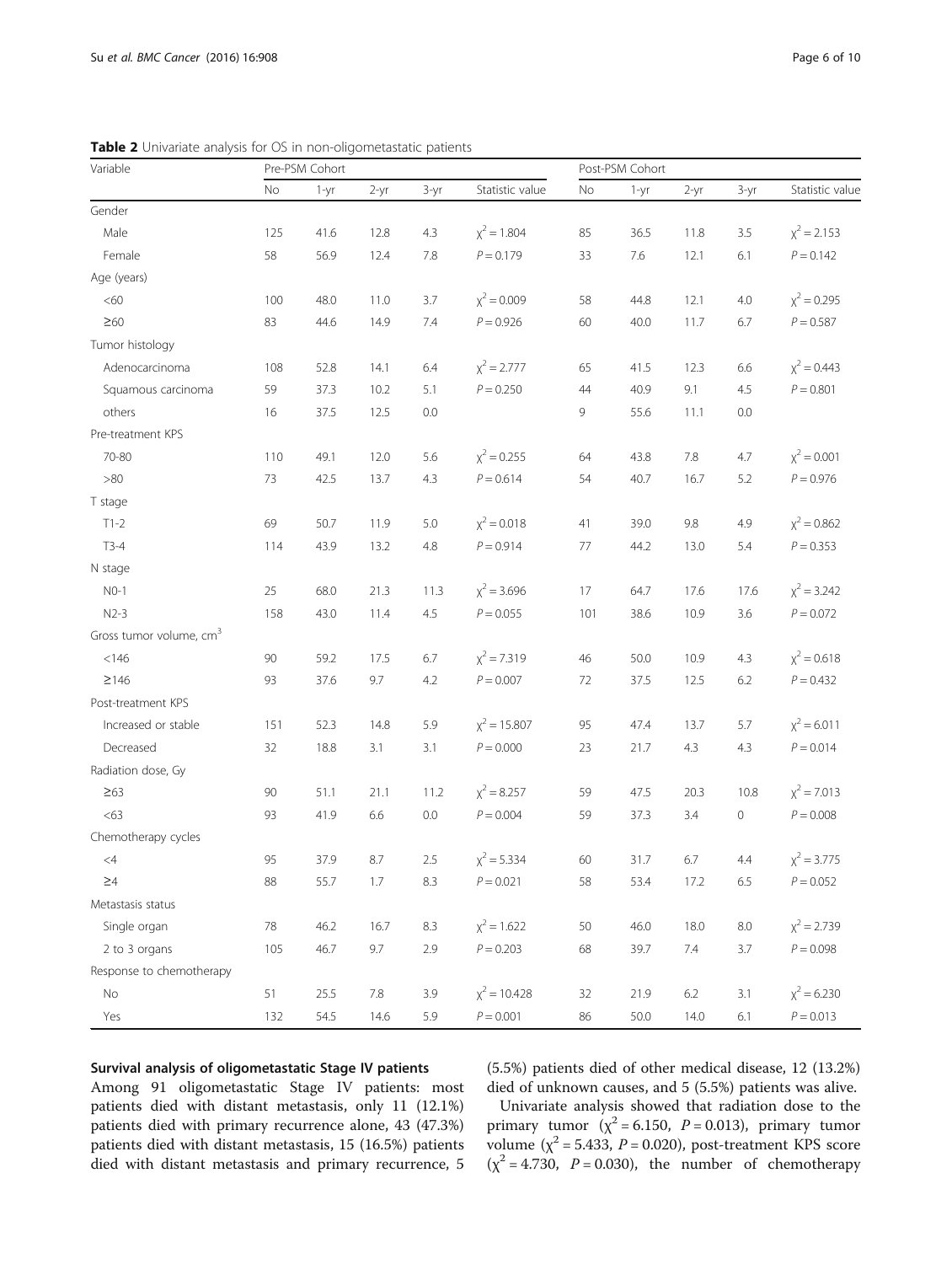| Variable                                                         | Pre-PSM Cohort |                           |       |           | Post-PSM Cohort |                           |                          |           |
|------------------------------------------------------------------|----------------|---------------------------|-------|-----------|-----------------|---------------------------|--------------------------|-----------|
|                                                                  | <b>HR</b>      | 95.0% confidence interval |       | $P$ value | <b>HR</b>       | 95.0% confidence interval |                          | $P$ value |
|                                                                  |                | lower                     | upper |           |                 | lower                     | upper                    |           |
| Radiation dose, Gy<br>$(<63$ vs. $\geq 63)$                      | 1.481          | 1.071                     | 2.047 | 0.018     | 1.656           | 1.125                     | 2.438                    | 0.011     |
| Response to chemotherapy<br>(No vs. Yes)                         | 1.541          | 1.092                     | 2.176 | 0.014     | 1.643           | 1.073                     | 2.517                    | 0.022     |
| Post-treatment KPS<br>(Decreased vs. Increased or stable)        | 1.958          | 1.319                     | 2.907 | 0.001     | 1.704           | 1.064                     | 2.729                    | 0.026     |
| No. of chemotherapy cycles<br>$(24 \text{ vs. } <4)$             | 0.796          | 0.572                     | 1.106 | 0.173     | $\sim$          |                           | $\overline{\phantom{a}}$ |           |
| Gross tumor volume, cm <sup>3</sup><br>$(2146 \text{ vs. } 146)$ | 1.479          | 1.082                     | 2.021 | 0.014     | $\sim$          |                           | $\overline{\phantom{a}}$ |           |

<span id="page-6-0"></span>Table 3 Multivariate analyses for OS in non-oligometastatic patient

cycles ( $\chi^2$  = 4.384, *P* = 0.036), and having a treatment response to chemotherapy ( $\chi^2$  = 7.444, P = 0.006) were significantly associated with OS. Multivariate analysis showed that radiation dose  $(P = 0.047)$ , and primary tumor volume ( $P = 0.015$ ) predicted OS in these patients with oligometastatic Stage IV NSCLC.

# **Discussion**

This study sought to investigate whether combining systemic chemotherapy with radiation to the primary tumor could further improve OS of non-oligometastatic Stage IV NSCLC. Compared with historical data [\[16, 24\]](#page-9-0), this combined therapy in current study produce favorable overall survival. Consistent with previous publication [[9\]](#page-8-0), we found that oligometastatic disease and aggressive radiation to the primary tumor were associated with better OS. When the entire group was divided according to metastatic status (oligometastases vs.

non-oligometastases), aggressive radiation doses to the primary tumor retained significance for predicting improved survival outcomes.

Consistent with the conclusion of previous studies [[7, 9, 10\]](#page-8-0), we found that radiation dose, and primary tumor volume predicted survival in these patients with oligometastatic disease. Among patients with non-oligometastatic disease, defined as ≥5 metastases, we found that receiving higher radiation dose to primary tumor, having a smaller GTV, having response to chemotherapy, and having stable or increased posttreatment KPS scores independently predicted better OS. Most of these predicted factors have been identified in the literature as positive prognostic factors in oligometastatic NSCLC [[7](#page-8-0)–[9, 12,](#page-8-0) [25](#page-9-0)].

Non-oligometastatic NSCLC patients who are judged to be incurable and have a very short life expectance, radiation is most typically used as palliative treatment

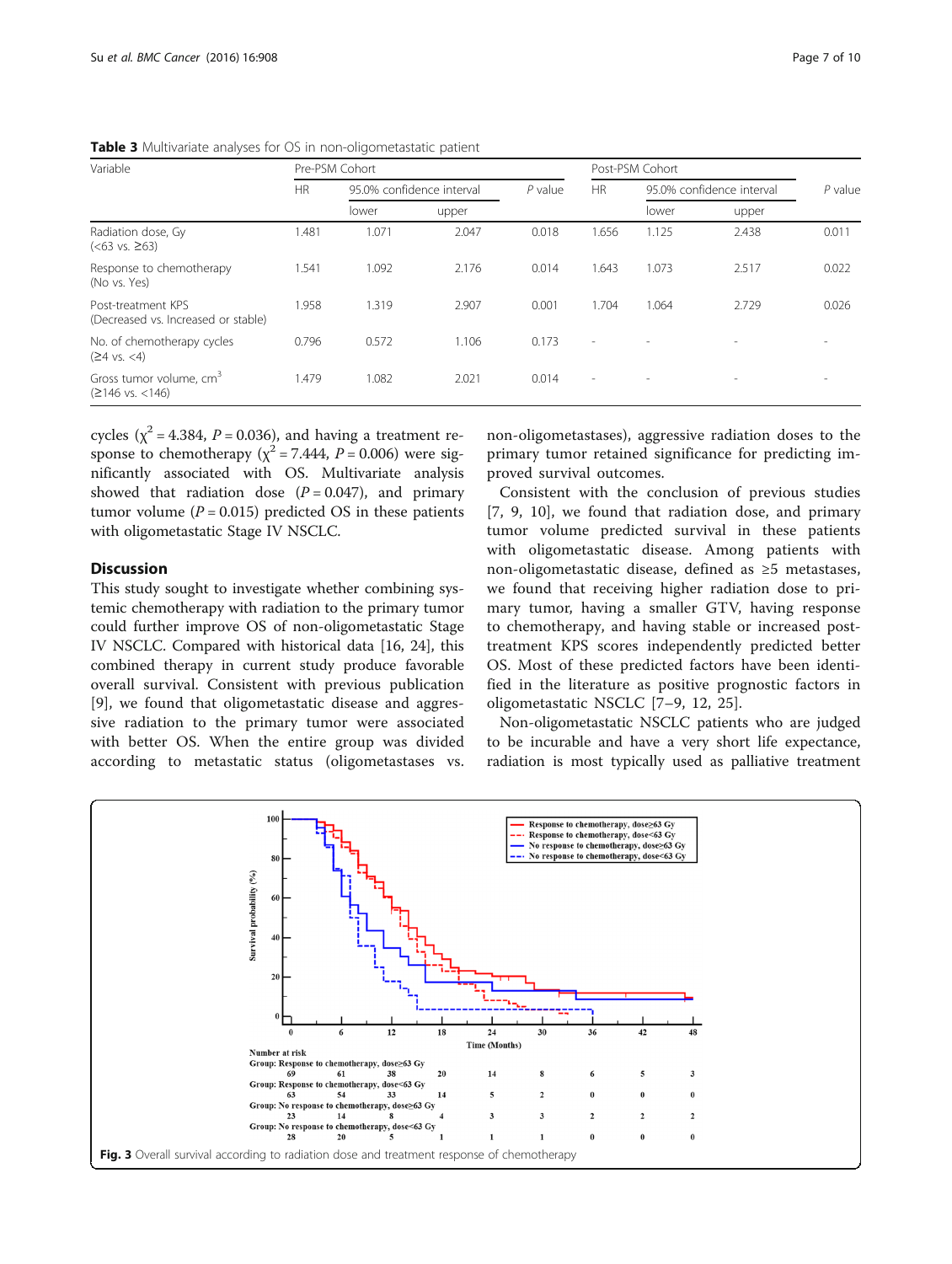<span id="page-7-0"></span>

when symptoms (hemoptysis, cough, chest pain, dyspnea, and others) emerge. Recent years, there is increasing evidence that selected oligometastatic NSCLC patients could benefit from aggressive thoracic radiotherapy beyond palliative irradiation [[7](#page-8-0)–[9, 11](#page-8-0), [21](#page-9-0), [22](#page-9-0)]. Comparatively speaking, published studies concerning radiation doses (aggressive or palliative) for nonoligometastatic patients has been limited. In current study, receiving  $\geq 63$  Gy to the primary tumor was an independent prognostic predictors of better OS.

Pharmacotherapy has been the main treatment modality, and still play an irreplaceable role for non-metastatic NSCLC. In current study, having response to chemotherapy was an independent prognostic predictors of better OS, and receiving ≥4 cycles chemotherapy was marginally associated with better OS. When the entire group was divided according to response to chemotherapy, higher radiation doses to the primary tumor retained significance for predicting improved survival outcomes in patients who had response to chemotherapy. For the subgroup that had no response to chemotherapy, there was no benefit for improved OS at higher radiation doses. Our findings suggest that non-oligometastatic NSCLC patients benefit from higher radiation doses  $(\geq 63 \text{ Gy})$  to the primary tumor based on effective systemic chemotherapy. Thus, in clinical practice, higher radiation dose may be apply in a patient cohorts who have treatment response to effective system therapy. For nonmetastatic NSCLC patients who have no response to system therapy, thoracic radiation therapy can be used for palliative intent, whereas, high dose radiotherapy is an unwise choice. In current study, radiation to primary tumor was given concurrently with the chemotherapy. As a result, we recommend further investigation on the value of radiation to primary tumor following effective induction chemotherapy on non-oligometastatic NSCLC.

Recent years, molecular targeted therapy and immunotherapy produce favorable survival outcomes in metastatic NSCLC patients [[15](#page-9-0), [26](#page-9-0), [27](#page-9-0)]. Because no patients in the current study received molecular targeted therapy or immunotherapy, we cannot comment on whether thoracic radiation combined with molecular targeted therapy or immunotherapy would affect survival. Thus, additional studies are also necessary to investigate the value of thoracic radiation in combination with targeted therapy or immunotherapy for patients with nonoligometastatic NSCLC.

From a clinical standpoint, the larger primary tumor is an indication of a greater tumor burden and source of metastasis, and makes the tumor more difficult to control [[28](#page-9-0), [29\]](#page-9-0). Our finding suggest that non-oligometastatic NSCLC patients with smaller primary tumor volume had better OS, consistent with the impact of primary tumor burden on OS for oligometastatic NSCLC [\[7](#page-8-0), [8](#page-8-0)]. In addition, among patients with larger GTV ( $\geq$ 146 cm<sup>3</sup>), a higher radiation dose (≥63 Gy) remained beneficial for OS; whereas, survival benefit was not observed with higher radiation dose in patients with GTV <146  $\text{cm}^3$ . Our findings suggest that the volume of primary tumor may be used as an indicator to decide radiation dose to primary tumor. We found that stable or increased posttreatment KPS scores were independent predictors of better survival. This finding suggests that post-treatment performance status should be maintained or improved; thus, overtreatment should be avoided when treating nonoligometastatic NSCLC with multimodality therapy.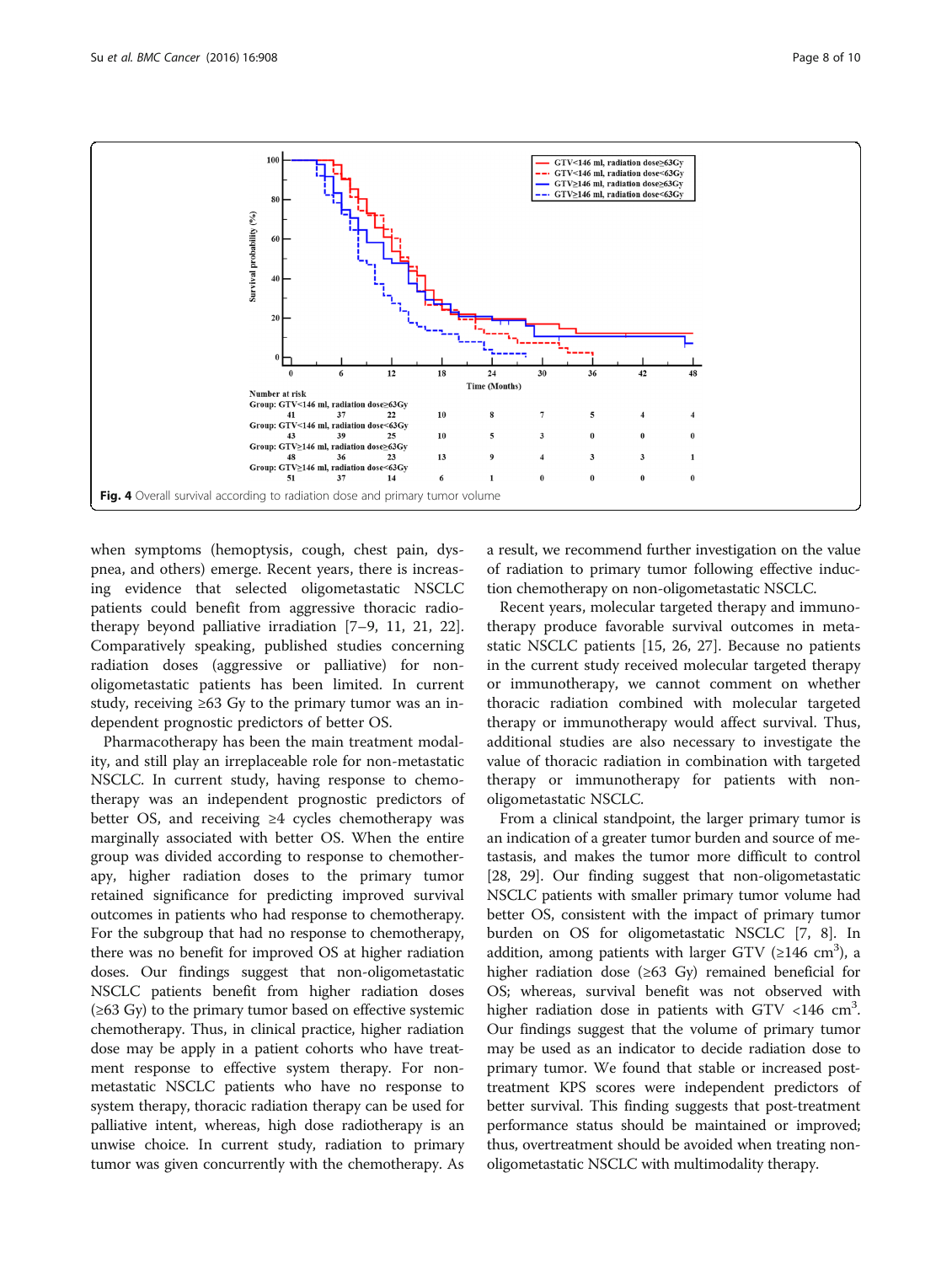<span id="page-8-0"></span>We acknowledge several limitations of our study. First, consistent imaging data were not gained in a proportion of patients for the evaluation of the relationship between OS and control of primary tumor. Higher radiation doses are associated with improved local tumor control [[30\]](#page-9-0). Although we did not obtain data regarding local control in this study, we speculate that aggressive radiation to primary tumor can improve OS by improving control of primary tumor to reduce the death rate caused by local growth of tumor and decrease the sources of metastasis. Second, the choice of the radiation dose may depend on some factors such as KPS and tumor burden. Although PSM, multivariate regression and landmark analysis were used to reduce this bias, some unaccounted confounders could still have existed between the treatment groups because of the retrospective nature of this study. Therefore, further evidence is needed to confirm conclusions of this study.

# Conclusions

Patients with non-oligometastatic Stage IV NSCLC with good performance status who were treated with aggressive radiation doses ( $\geq 63$  Gy) to the primary tumor had improved survival outcomes. However, patients benefit from aggressive radiation doses ( $\geq 63$  Gy) to the primary tumor based on having had response to effective system chemotherapy. Thus, in addition to systemic chemotherapy, we should consider proper radiation dose to primary tumor. Among patients with larger tumors, high radiation dose remained of benefit for OS, and primary tumor volume may be used as an criteria to decide radiation dose. Furthermore, the studies on radiation to primary tumor in non-oligometastatic NSCLC has been limited; and further studies, especially prospective studies, are needed to confirm the outcomes of this treatment modality.

#### Abbreviations

2D-RT: Two-dimensional radiotherapy; 3DCRT: 3-dimensional conformal radiation therapy; CR: Complete response; GTV: Gross tumor volume; IMRT: Intensity modulated radiation therapy; KPS: Karnofsky Performance Status; NSCLC: Non-small cell lung cancer; OS: Overall survival; PD: Progressive disease; PR: Partial response; PSM: Propensity-score matching; SCLC: Small-cell lung cancer; SD: Stable disease

#### Funding

This work was supported by grants from the Science and Technology Office of Guizhou Province, China (No. SY 2012-3097, LG 2012-062, and SY 2014-3021); Guizhou Province's Science and Technology Major Project, China, No. Qian-J-Zhong[2015]2003. The funders had no role in study design, data collection and analysis, decision to publish or preparation of the manuscript.

#### Availability of data and materials

The datasets during and/or analysed during the current study available from the corresponding author on reasonable request.

#### Authors' contributions

Bing Lu designed the study. ShengFa Su, YinXiang Hu, Zhu Ma, WeiWei Ouyang, QingSong Li, HuiQin Li, Yu Wang, XiaoHu Wang, Tao Li, JianCheng Li, Ming Chen, You Lu, and YuJu Bai, collected the data. Bing Lu, ShengFa Su

and YinXiang Hu undertook the data analysis and interpretation, and wrote the report. Bing Lu and ShengFa Su carried out the statistical analysis. All authors read and approved the final manuscript.

#### Competing interests

None of the authors have any financial disclosures or conflicts of interest to declare. No actual or potential conflicts of interest exist.

# Ethics approval and consent to participate

This study was reviewed by the ethical review boards in China (Ethics Committee of Guizhou Cancer Hospital, GuiYang, China).

#### Author details

<sup>1</sup>Department of Thoracic Oncology, Affiliated Hospital of Guizhou Medical University, and Guizhou Cancer Hospital, Guiyang 550004, China. <sup>2</sup>Teaching and Research Section of Oncology, Guizhou Medical University, Guiyang 550004, China. <sup>3</sup>Department of Radiation Oncology, Gansu Cancer Hospital, Lanzhou 730050, China. <sup>4</sup>Department of Radiation Oncology, Sichuan Cancer Hospital, Chengdu 610041, China. <sup>5</sup>Department of Radiation Oncology, Fujian Provincial Cancer Hospital, Fuzhou 350013, China. <sup>6</sup>Department of Radiation Oncology, Zhejiang Cancer Hospital, Hangzhou 310022, China. <sup>7</sup>Department of Thoracic Oncology and State Key Laboratory of Biotherapy, Cancer Center, West China Hospital, Sichuan University, Chengdu 610041, China. 8 Department of Oncology, Affiliated Hospital of Zunyi Medical College, Zunyi 563003, China. <sup>9</sup> Tissue Engineering and Stem Cell Research Center of Guizhou Medical University, Guiyang 550004, China.

#### Received: 10 August 2016 Accepted: 21 October 2016 Published online: 21 November 2016

#### References

- 1. Siegel RL, Miller KD, Jemal A. Cancer statistics, 2015. CA Cancer J Clin. 2015; 65(1):5–29.
- 2. Hellman S, Weichselbaum RR. Oligometastases. J Clin Oncol. 1995;13(1):8–10.
- 3. Nestle U. Thoracic radiotherapy with 5 fractions may have palliative and survival benefits over single-fraction radiotherapy for people with lung cancer. Cancer Treat Rev. 2003;29(2):123–5.
- 4. Fairchild A, Harris K, Barnes E, Wong R, Lutz S, Bezjak A, Cheung P, Chow E. Palliative thoracic radiotherapy for lung cancer: a systematic review. J Clin Oncol. 2008;26(24):4001–11.
- 5. Rodrigues G, Videtic GMM, Sur R, Bezjak A, Bradley J, Hahn CA, Langer C, Miller KL, Moeller BJ, Rosenzweig K, et al. Palliative thoracic radiotherapy in lung cancer: An American society for radiation oncology evidence-based clinical practice guideline. Practical Radiat Oncol. 2011;1(2):60–71.
- 6. Cheruvu P, Metcalfe SK, Metcalfe J, Chen Y, Okunieff P, Milano MT. Comparison of outcomes in patients with stage III versus limited stage IV non-small cell lung cancer. Radiat Oncol. 2011;6:80.
- 7. Lopez Guerra JL, Gomez D, Zhuang Y, Hong DS, Heymach JV, Swisher SG, Lin SH, Komaki R, Cox JD, Liao Z. Prognostic impact of radiation therapy to the primary tumor in patients with non-small cell lung cancer and oligometastasis at diagnosis. Int J Radiat Oncol Biol Phys. 2012;84(1):e61–7.
- 8. Ashworth A, Rodrigues G, Boldt G, Palma D. Is there an oligometastatic state in non-small cell lung cancer? A systematic review of the literature. Lung Cancer. 2013;82(2):197–203.
- 9. Parikh RB, Cronin AM, Kozono DE, Oxnard GR, Mak RH, Jackman DM, Lo PC, Baldini EH, Johnson BE, Chen AB. Definitive primary therapy in patients presenting with oligometastatic non-small cell lung cancer. Int J Radiat Oncol Biol Phys. 2014;89(4):880–7.
- 10. Koshy M, Malik R, Mahmood U, Sher DJ. Comparative effectiveness of aggressive locoregional therapy in metastatic lung cancer: associations between high-dose thoracic radiation therapy and/or chemoradiation therapy and survival in a large population-based cohort. Int J Radiat Oncol Biol Phys. 2015;93(3):S68.
- 11. Su SF, Hu YX, Ouyang WW, Lu B, Ma Z, Li QS, Li HQ, Geng YC. Overall survival and toxicities regarding thoracic three-dimensional radiotherapy with concurrent chemotherapy for stage IV non-small cell lung cancer: results of a prospective single-center study. BMC Cancer. 2013;13(1):474.
- 12. Su S, Li T, Lu B, Wang X, Li J, Chen M, Lu Y, Bai Y, Hu Y, Ouyang W, et al. Three-Dimensional radiation therapy to the primary tumor with concurrent chemotherapy in patients with stage IV non-small cell lung cancer: results